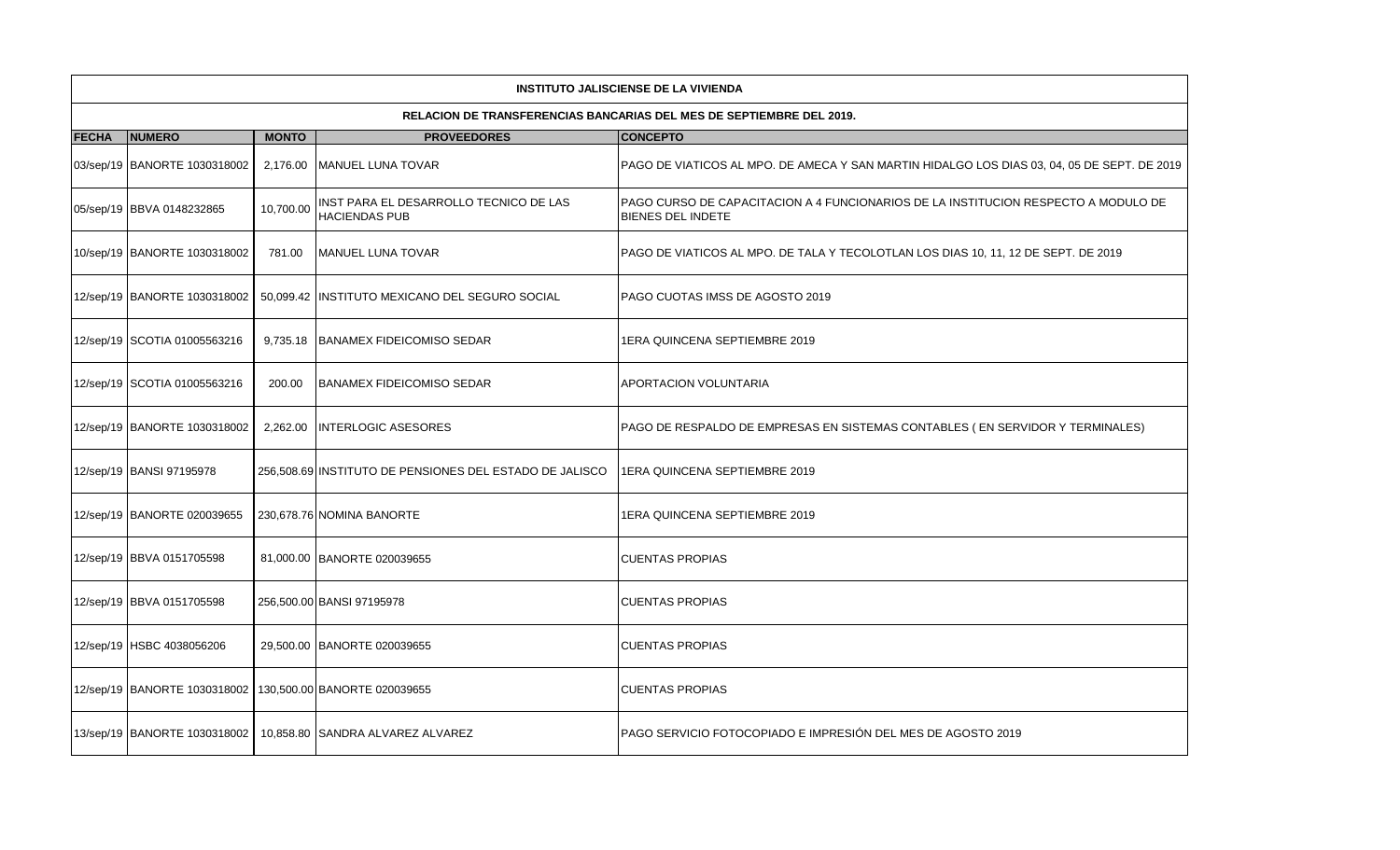| 13/sep/19 BANORTE 1030318002 | 8,041.79 | <b>RED NACIONAL DE COMBUSTIBLES Y SERVICIOS</b>         | PAGO SUMINISTRO DE COMBUSTIBLE A VEHICULOS OFICIALES DE IJALVI, DE AGOSTO 2019                             |
|------------------------------|----------|---------------------------------------------------------|------------------------------------------------------------------------------------------------------------|
| 13/sep/19 SCOTIA 01005563216 | 4,300.00 | INFRAESTRUCTURA METALICA INTERMODAL                     | PAGO DE RENTA DE CONTENEDORES PARA ALMACENAR PINTURA DEL MES DE SEPTIEMBRE 2019                            |
| 13/sep/19 BANORTE 1030318002 | 180.00   | <b>MARTHA ESTHER SANCHEZ RODRIGUEZ</b>                  | PAGO DE CUOTA DE MANTENIMIENTO DEPTO DE PTO. VALLARTA                                                      |
| 13/sep/19 BANORTE 020039655  |          | 14,014.23   MARIO ALEJANDRO GARCIA GARCIA               | PAGO DE NOMINA DE LA 1RA QNA DE SEPTIEMBRE POR DEVOLUCION NOMINA ELECTRONICA                               |
| 17/sep/19 BANORTE 1030318002 |          | 150,270.00 SERVICIO DE ADMINISTRACION TRIBUTARIA (SAT)  | PAGO RETENCION ISR E IVA MES DE AGOSTO 2019                                                                |
| 17/sep/19 BANORTE 1030318002 | 414.00   | JUAN PABLO GUDIÑO PANUCO                                | PAGO DE VIATICOS AL MUNICIPIO DE PUERTO VALLARTA EL DIA 18 DE SEPTIEMBRE DE 2019                           |
| 17/sep/19 BANORTE 1030318002 | 2,466.00 | ANGEL MARIO SIX GARCIA SANCHEZ                          | PAGO DE VIATICOS AL MUNICIPIO DE PUERTO VALLARTA EL DIA 18 DE SEPTIEMBRE DE 2019                           |
| 18/sep/19 BBVA 0148232865    | 5,256.85 | AXTEL, SAB DE CV                                        | PAGO SERVICIOS DE TELEFONIA E INTERNET - SEPTIEMBRE 2019                                                   |
| 18/sep/19 SCOTIA 01005563216 | 603.20   | CARLOS DAVID CORTES DIAZ                                | PAGO SERVICIO DE MANTENIMIENTO Y REPARACION CHEVROLET CHEYENNE 2008                                        |
| 18/sep/19 BANORTE 1030318002 | 696.00   | FRANCISCO JAVIER PELAYO AGUILAR                         | PAGO DE VIATICOS AL MPO. DE ATOYAC, EN REPRESENTACIÓN DEL GOBERNADOR EL DÍA 13 DE<br><b>SEPT DE 2019</b>   |
| 18/sep/19 BANORTE 1030318002 | 571.00   | FRANCISCO JAVIER PELAYO AGUILAR                         | PAGO DE VIATICOS AL MPO. DE QUITUPAN, EN REPRESENTACIÓN DEL GOBERNADOR EL DÍA 14 DE<br><b>SEPT DE 2019</b> |
| 23/sep/19 BANORTE 1030318002 | 5,855.59 | <b>TLAQUEPAQUE ESCOLAR</b>                              | PAGO DE POR LA ADQUISICIÓN DE TRES ROTAFOLIOS 90X70                                                        |
| 24/sep/19 BANORTE 1030318002 | 5,567.95 | FRANCISCO JAVIER PELAYO AGUILAR                         | PAGO DE VIATICOS A LA CIUDAD DE MONTERREY, NUEVO LEON, EL DÍA 25 DE SEPT DE 2019                           |
| 25/sep/19 BANSI 97195978     |          | 244,953.08 INSTITUTO DE PENSIONES DEL ESTADO DE JALISCO | 2DA QUINCENA SEPTIEMBRE 2019                                                                               |
| 25/sep/19 SCOTIA 01005563216 | 8.834.11 | <b>BANAMEX FIDEICOMISO SEDAR</b>                        | 2DA QUINCENA SEPTIEMBRE 2019                                                                               |
| 25/sep/19 SCOTIA 01005563216 | 200.00   | <b>BANAMEX FIDEICOMISO SEDAR</b>                        | APORTACION VOLUNTARIA                                                                                      |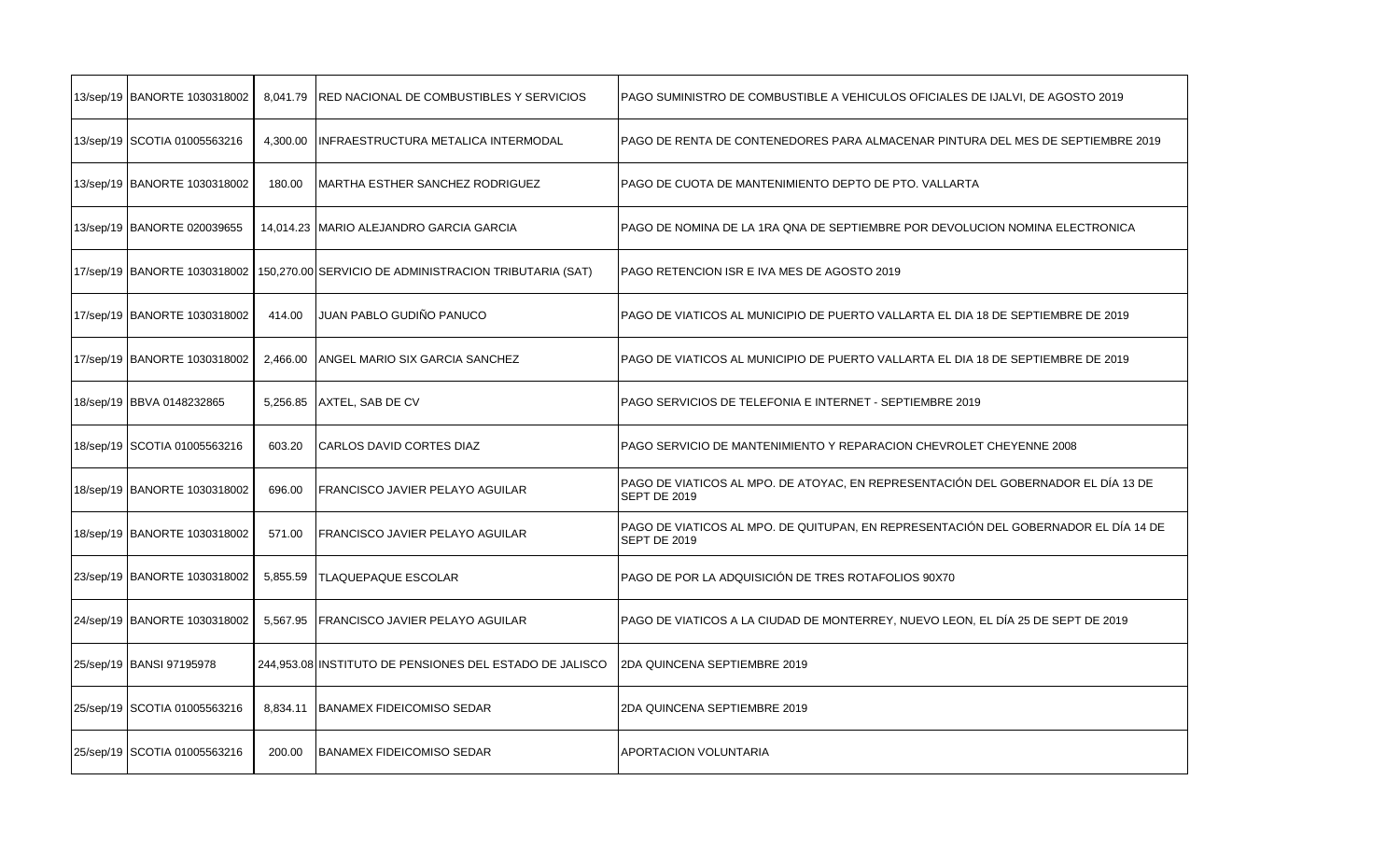| 25/sep/19 SCOTIA 01005563216 |          | 60,892.25 TOKA INVESTMENT (VALES DE DESPENSA) | VALES DE DESPENSA DE SEPTIEMBRE 2019                                                                |
|------------------------------|----------|-----------------------------------------------|-----------------------------------------------------------------------------------------------------|
| 25/sep/19 BANORTE 020039655  |          | 222,263.11 NOMINA BANORTE                     | 2DA QUINCENA SEPTIEMBRE 2019                                                                        |
| 25/sep/19 BANORTE 1030318002 |          | 210,000.00 BANORTE 020039655                  | <b>CUENTAS PROPIAS</b>                                                                              |
| 25/sep/19 BBVA 0151705598    |          | 159,000.00 BANSI 97195978                     | <b>CUENTAS PROPIAS</b>                                                                              |
| 25/sep/19 HSBC 4038056206    |          | 25,500.00 SCOTIA 01005563216                  | <b>CUENTAS PROPIAS</b>                                                                              |
| 25/sep/19 BANORTE 1030318002 |          | 33,000.00 SCOTIA 01005563216                  | <b>CUENTAS PROPIAS</b>                                                                              |
| 25/sep/19 BBVA 0107720556    |          | 74,500.00 BANSI 97195978                      | <b>CUENTAS PROPIAS</b>                                                                              |
| 25/sep/19 BBVA 0148232865    |          | 11,000.00 BANSI 97195978                      | <b>CUENTAS PROPIAS</b>                                                                              |
| 25/sep/19 BANORTE 1030318002 | 7,152.00 | <b>AGUSTIN DIAZ ROCHA</b>                     | PAGO DE VIATICOS HA DIFERENTES MUNICIPIOS POR CONTINGENCIA HURACAN LORENA DEL 26 AL<br>29 DE SEP 19 |
| 25/sep/19 BANORTE 1030318002 | 7,152.00 | JUAN CARLOS DÁVILA ZEPAHUA                    | PAGO DE VIATICOS HA DIFERENTES MUNICIPIOS POR CONTINGENCIA HURACAN LORENA DEL 26 AL<br>29 DE SEP 19 |
| 25/sep/19 BANORTE 1030318002 | 5,496.00 | VICTOR MANUEL DOMINGUEZ ZAMUDIO               | PAGO DE VIATICOS HA DIFERENTES MUNICIPIOS POR CONTINGENCIA HURACAN LORENA DEL 26 AL<br>29 DE SEP 19 |
| 25/sep/19 BANORTE 1030318002 | 1,656.00 | <b>HECTOR DAVID RAMOS MENDEZ</b>              | PAGO DE VIATICOS HA DIFERENTES MUNICIPIOS POR CONTINGENCIA HURACAN LORENA DEL 26 AL<br>29 DE SEP 19 |
| 25/sep/19 BANORTE 1030318002 | 405.40   | MANUEL LUNA TOVAR                             | PAGO DE BONIFICACIÓN DE VIATICOS DE TALA Y TECOLOTLAN AL C. MANUEL LUNA TOVAR                       |
| 30/sep/19 BANORTE 1030318002 |          | 3,233.02   FRANCISCO JAVIER PELAYO AGUILAR    | VIATICOS AL MUNICIPIO DE PUERTO VALLARTA EL DIA 27 DE SEPTIEMBRE                                    |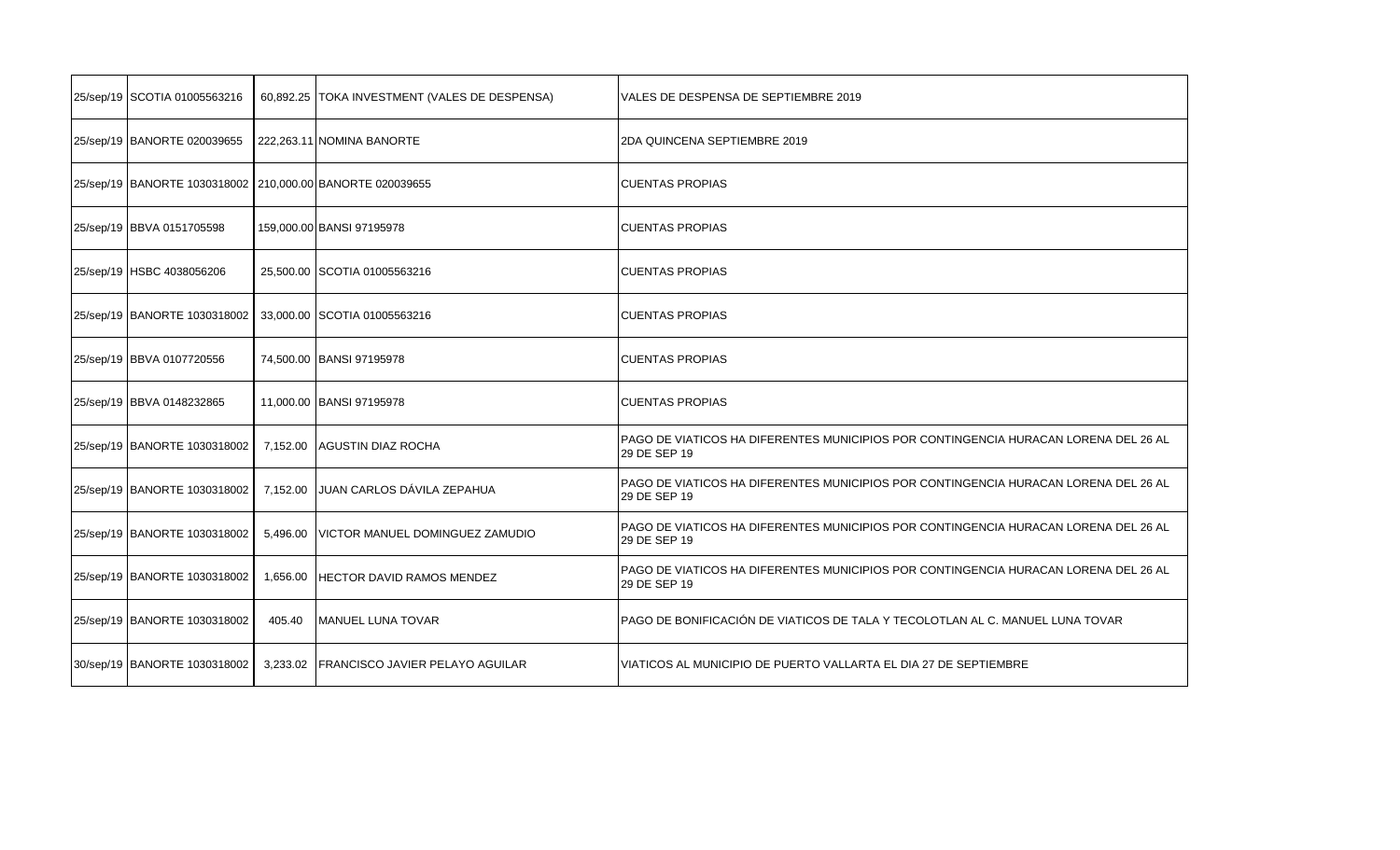## **INSTITUTO JALISCIENSE DE LA VIVIENDA RELACION DE CHEQUES EXPEDIDOS EN EL MES DE SEPTIEMBRE DEL 2019 BANORTE**

| <b>BANCO</b>   | <b>CUENTA</b> | <b>FECHA</b> | No.<br><b>CHEQUE</b> | <b>MONTO</b><br><b>CIRCULACION</b> | <b>COBRADO</b> | <b>NO</b><br><b>ENTREGADO CONCEPTO</b> |                                                                  | <b>No</b><br><b>POLIZA EGRESOS</b> |
|----------------|---------------|--------------|----------------------|------------------------------------|----------------|----------------------------------------|------------------------------------------------------------------|------------------------------------|
| <b>BANORTE</b> | 002           | $01$ -sep-19 | 139                  | <b>CANCELADO</b>                   | CANCELADO      |                                        | CANCELADO                                                        | $\mathbf{1}$                       |
| <b>BANORTE</b> | 002           | $01$ -sep-19 | 140                  | <b>CANCELADO</b>                   | CANCELADO      |                                        | CANCELADO                                                        | $\overline{2}$                     |
| <b>BANORTE</b> | 002           | $10$ -sep-19 | 141                  | 2,561.12                           | 2,561.12       |                                        | LUIS GUILLERMO ZAMORA GONZALEZ - NOMINA                          | 3                                  |
| <b>BANORTE</b> | 002           | 10-sep-19    | 142                  | 6,810.15                           | 6,810.15       |                                        | GERARDO ISRAEL HERNANDEZ ALVAREZ - NOMINA                        | 4                                  |
| <b>BANORTE</b> | 002           | 10-sep-19    | 143                  | 14,014.23                          | 14,014.23      |                                        | PAOLA ESTHER MICHEL CORONA - NOMINA                              | $\overline{5}$                     |
| <b>BANORTE</b> | 002           | $10$ -sep-19 | 144                  | 1,672.00                           | 1,672.00       |                                        | MARIA SUSANA ARROYO SALVATIERRA - MANUTENCION                    | 6                                  |
| <b>BANORTE</b> | 002           | 23-sep-19    | 145                  | 5,535.80                           | 5,535.80       |                                        | MARIA ERNESTINA MANZANO REYNOSO - BONO DEL SERVIDOR PUBLICO      | $\overline{7}$                     |
| <b>BANORTE</b> | 002           | 23-sep-19    | 146                  | 10,314.55                          | 10,314.55      |                                        | MARIA BELEN TABARES LIMON - BONO DEL SERVIDOR PUBLICO            | 8                                  |
| <b>BANORTE</b> | 002           | $23$ -sep-19 | 147                  | 5,500.50                           | 5,500.50       |                                        | MARIA DEL CALVARIO RODRIGUEZ PLASCENCIA - BONO DEL SERVIDOR PUBL | 9                                  |
| <b>BANORTE</b> | 002           | 23-sep-19    | 148                  | 9,381.45                           | 9,381.45       |                                        | MARIA CONCEPCION VALTIERRA ALMANZA - BONO DEL SERVIDOR PUBLICO   | 10                                 |
| <b>BANORTE</b> | 002           | 23-sep-19    | 149                  | 7,818.65                           | 7,818.65       |                                        | MARIA DE LOS ANGELES CURIEL GONZALEZ - BONO DEL SERVIDOR PUBLICO | 11                                 |
| <b>BANORTE</b> | 002           | 23-sep-19    | 150                  | 4,877.95                           | 4,877.95       |                                        | PEDRO BLANCO OROZCO - BONO DEL SERVIDOR PUBLICO                  | 12                                 |
| <b>BANORTE</b> | 002           | 23-sep-19    | 151                  | 4,013.85                           | 4,013.85       |                                        | MARTHA ESTHER SANCHEZ RODRIGUEZ - BONO DEL SERVIDOR PUBLICO      | 13                                 |
| <b>BANORTE</b> | 002           | 23-sep-19    | 152                  | 9,381.45                           | 9,381.45       |                                        | JARATZEN HERNANDEZ MENDEZ - BONO DEL SERVIDOR PUBLICO            | 14                                 |
| <b>BANORTE</b> | 002           | 23-sep-19    | 153                  | 12,232.45                          | 12,232.45      |                                        | MARIA IRMA VELASCO GONZALEZ - BONO DEL SERVIDOR PUBLICO          | 15                                 |
| <b>BANORTE</b> | 002           | 23-sep-19    | 154                  | 5,391.65                           | 5,391.65       |                                        | ELIZABETH LANDA CASARRUBIAS - BONO DEL SERVIDOR PUBLICO          | 16                                 |
| <b>BANORTE</b> | 002           | 23-sep-19    | 155                  | 5,655.35                           | 5,655.35       |                                        | VICTOR MANUEL DOMINGUEZ ZAMUDIO - BONO DEL SERVIDOR PUBLICO      | 17                                 |
| <b>BANORTE</b> | 002           | $23$ -sep-19 | 156                  | 5,785.90                           | 5,785.90       |                                        | JAIME RAMIREZ ORNELAS - BONO DEL SERVIDOR PUBLICO                | 18                                 |
| <b>BANORTE</b> | 002           | 23-sep-19    | 157                  | 5,439.10                           | 5,439.10       |                                        | AGUSTIN DIAZ ROCHA - BONO DEL SERVIDOR PUBLICO                   | 19                                 |
| <b>BANORTE</b> | 002           | 23-sep-19    | 158                  | 6,716.85                           | 6,716.85       |                                        | JUAN PABLO GUDIÑO PANUCO - BONO DEL SERVIDOR PUBLICO             | 20                                 |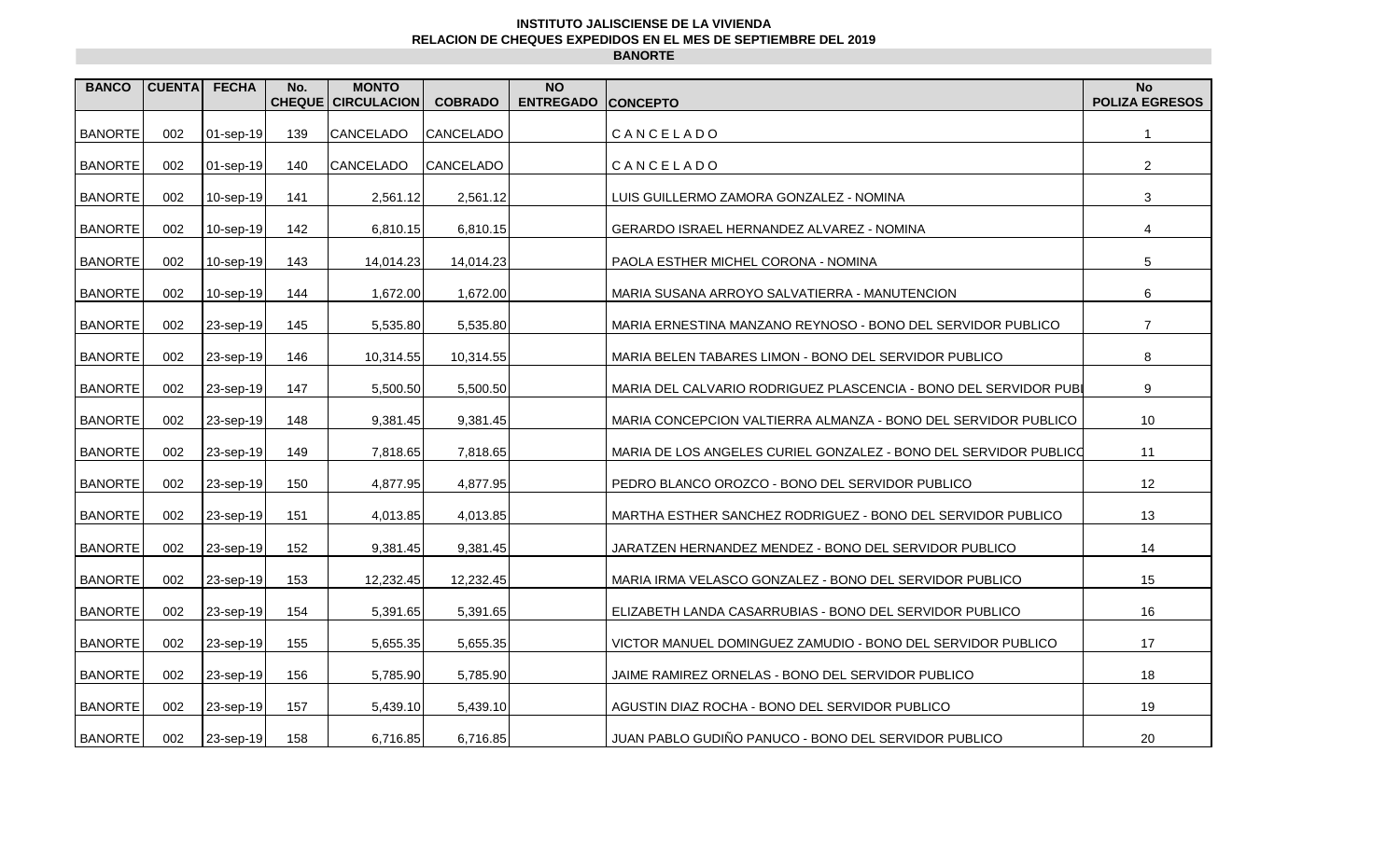| <b>BANORTE</b> | 002 | 23-sep-19 | 159 | 5,439.10         | 5,439.10         | JUAN CARLOS DAVILA ZEPAHUA - BONO DEL SERVIDOR PUBLICO        | 21 |
|----------------|-----|-----------|-----|------------------|------------------|---------------------------------------------------------------|----|
| <b>BANORTE</b> | 002 | 23-sep-19 | 160 | 4,340.15         | 4,340.15         | BERTHA ALICIA MADRIGAL CONTRERAS - BONO DEL SERVIDOR PUBLICO  | 22 |
| <b>BANORTE</b> | 002 | 23-sep-19 | 161 | 5,556.25         | 5,556.25         | MANUEL LUNA TOVAR - BONO DEL SERVIDOR PUBLICO                 | 23 |
| <b>BANORTE</b> | 002 | 23-sep-19 | 162 | 5,176.10         | 5,176.10         | MARTHA SUSANA GONZALEZ SANCHEZ - BONO DEL SERVIDOR PUBLICO    | 24 |
| <b>BANORTE</b> | 002 | 23-sep-19 | 163 | 6,160.55         | 6,160.55         | GERARDO SANCHEZ PADILLA - BONO DEL SERVIDOR PUBLICO           | 25 |
| <b>BANORTE</b> | 002 | 23-sep-19 | 164 | 5,047.15         | 5,047.15         | SANDRA MARGARITA AGUIRRE LARA - BONO DEL SERVIDOR PUBLICO     | 26 |
| <b>BANORTE</b> | 002 | 23-sep-19 | 165 | 4,340.15         | 4,340.15         | ORALIA URBINA LOPEZ - BONO DEL SERVIDOR PUBLICO               | 27 |
| <b>BANORTE</b> | 002 | 23-sep-19 | 166 | 5,047.15         | 5,047.15         | JOSE MARIA PEÑA RAMOS - BONO DEL SERVIDOR PUBLICO             | 28 |
| <b>BANORTE</b> | 002 | 23-sep-19 | 167 | 5,397.90         | 5,397.90         | ITZI CHIU ARELLANO - BONO DEL SERVIDOR PUBLICO                | 29 |
| <b>BANORTE</b> | 002 | 23-sep-19 | 168 | 4,701.05         | 4,701.05         | LILIANA JANETH MENDEZ MENDEZ - BONO DEL SERVIDOR PUBLICO      | 30 |
| <b>BANORTE</b> | 002 | 23-sep-19 | 169 | 5,047.15         | 5,047.15         | ERIKA PATRICIA MEZA CARBAJAL - BONO DEL SERVIDOR PUBLICO      | 31 |
| <b>BANORTE</b> | 002 | 23-sep-19 | 170 | 5,640.80         | 5,640.80         | MARIA DE LA LUZ NAVARRO HERNANDEZ - BONO DEL SERVIDOR PUBLICO | 32 |
| <b>BANORTE</b> | 002 | 23-sep-19 | 171 | 5,047.15         | 5,047.15         | MIRIAM ESCOBEDO GUZMAN - BONO DEL SERVIDOR PUBLICO            | 33 |
| <b>BANORTE</b> | 002 | 23-sep-19 | 172 | 4,505.25         | 4,505.25         | PERLA MARGARITA GONZALEZ FLORES - BONO DEL SERVIDOR PUBLICO   | 34 |
| <b>BANORTE</b> | 002 | 23-sep-19 | 173 | 4,995.25         | 4,995.25         | ANTONIO DE JESUS ORTEGA VAZQUEZ - BONO DEL SERVIDOR PUBLICO   | 35 |
| <b>BANORTE</b> | 002 | 23-sep-19 | 174 | 13,658.05        | 13,658.05        | ANGEL MARIO SIX GARCIA SANCHEZ - BONO DEL SERVIDOR PUBLICO    | 36 |
| <b>BANORTE</b> | 002 | 23-sep-19 | 175 | 9,418.15         | 9,418.15         | BEATRIZ EUGENIA MALDONADO GUIZAR - BONO DEL SERVIDOR PUBLICO  | 37 |
| <b>BANORTE</b> | 002 | 23-sep-19 | 176 | 5,785.90         | 5,785.90         | JORGE JESUS CISNEROS MUÑOZ - BONO DEL SERVIDOR PUBLICO        | 38 |
| <b>BANORTE</b> | 002 | 23-sep-19 | 177 | 6,407.35         | 6,407.35         | ROGELIO GARCIA HUERTA - BONO DEL SERVIDOR PUBLICO             | 39 |
| <b>BANORTE</b> | 002 | 23-sep-19 | 178 | <b>CANCELADO</b> | <b>CANCELADO</b> | CANCELADO                                                     | 40 |
| <b>BANORTE</b> | 002 | 23-sep-19 | 179 | 5,252.45         | 5,252.45         | LUIS GUILLERMO ZAMORA GONZALEZ - BONO DEL SERVIDOR PUBLICO    | 41 |
| <b>BANORTE</b> | 002 | 23-sep-19 | 180 | 5,655.35         | 5,655.35         | GILBERTO GRANADOS CURIEL - BONO DEL SERVIDOR PUBLICO          | 42 |
| <b>BANORTE</b> | 002 | 23-sep-19 | 181 | 5,145.75         | 5,145.75         | NICOLAS AVILA GOMEZ - BONO DEL SERVIDOR PUBLICO               | 43 |
|                |     |           |     |                  |                  |                                                               |    |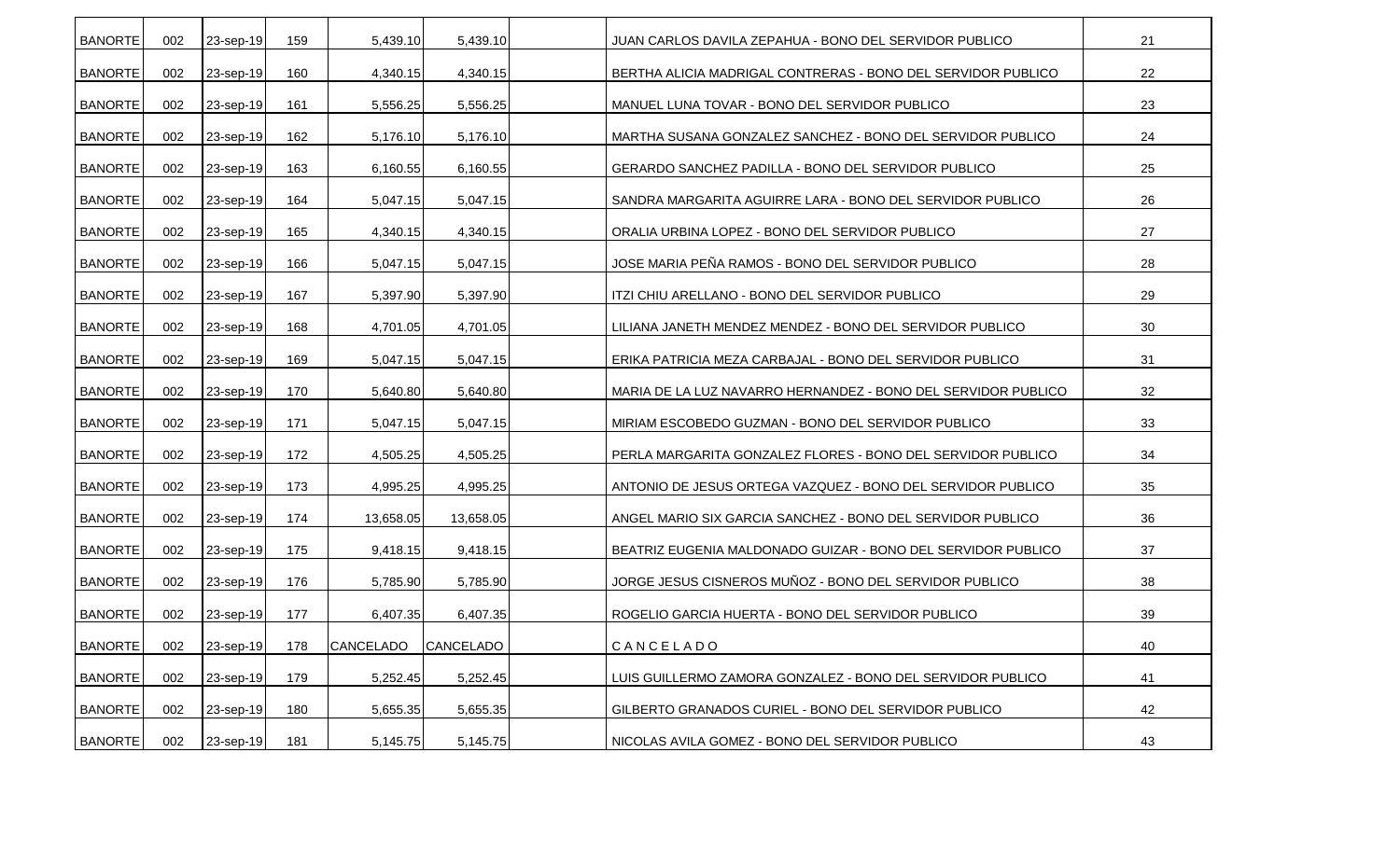| <b>BANORTE</b> | 002 | 23-sep-19 | 182 | 5,525.65  | 5,525.65  | MIGUEL ANGEL GUTIERREZ SERVIN - BONO DEL SERVIDOR PUBLICO        | 44 |
|----------------|-----|-----------|-----|-----------|-----------|------------------------------------------------------------------|----|
| <b>BANORTE</b> | 002 | 23-sep-19 | 183 | 4,079.05  | 4,079.05  | KARINA HERNANDEZ PONCE - BONO DEL SERVIDOR PUBLICO               | 45 |
| <b>BANORTE</b> | 002 | 23-sep-19 | 184 | 5,785.90  | 5,785.90  | HECTOR DAVID RAMOS MENDEZ - BONO DEL SERVIDOR PUBLICO            | 46 |
| <b>BANORTE</b> | 002 | 23-sep-19 | 185 | 5,047.15  | 5,047.15  | BLANCA CAROLINA SERVIN DE LA MORA SALADO - BONO DEL SERVIDOR PUI | 47 |
| <b>BANORTE</b> | 002 | 23-sep-19 | 186 | 5,368.30  | 5,368.30  | ARMANDO ESPINOZA GUTIERREZ - BONO DEL SERVIDOR PUBLICO           | 48 |
| <b>BANORTE</b> | 002 | 23-sep-19 | 187 | 4,340.15  | 4,340.15  | MARIA GUADALUPE ZUÑIGA VELAZQUEZ - BONO DEL SERVIDOR PUBLICO     | 49 |
| <b>BANORTE</b> | 002 | 23-sep-19 | 188 | 4,701.05  | 4,701.05  | JUANA PATRICIA RAMIREZ PELAYO - BONO DEL SERVIDOR PUBLICO        | 50 |
| <b>BANORTE</b> | 002 | 23-sep-19 | 189 | 5,404.55  | 5,404.55  | IVETTE AGLAE HERNANDEZ RODRIGUEZ - BONO DEL SERVIDOR PUBLICO     | 51 |
| <b>BANORTE</b> | 002 | 23-sep-19 | 190 | 1,232.70  | 1,232.70  | GERARDO ISRAEL HERNANDEZ ALVAREZ - BONO DEL SERVIDOR PUBLICO     | 52 |
| <b>BANORTE</b> | 002 | 23-sep-19 | 191 | 1,678.50  | 1,678.50  | JAZZMIN ANGELICA ARREZOLA GONZALEZ - BONO DEL SERVIDOR PUBLICO   | 53 |
| <b>BANORTE</b> | 002 | 23-sep-19 | 192 | 12,806.40 | 12,806.40 | ALDO ISMAEL ARIAS JIMENEZ - BONO DEL SERVIDOR PUBLICO            | 54 |
| <b>BANORTE</b> | 002 | 23-sep-19 | 193 | 9,889.70  | 9,889.70  | JORGE VALENTIN LOPEZ CURIEL - BONO DEL SERVIDOR PUBLICO          | 55 |
| <b>BANORTE</b> | 002 | 23-sep-19 | 194 | 2,731.61  | 2,731.61  | MARIO ALEJANDRO GARCIA GARCIA - BONO DEL SERVIDOR PUBLICO        | 56 |
| <b>BANORTE</b> | 002 | 23-sep-19 | 195 | 2,731.61  | 2,731.61  | PAOLA ESTHER MICHEL CORONA - BONO DEL SERVIDOR PUBLICO           | 57 |
| <b>BANORTE</b> | 002 | 23-sep-19 | 196 | 1,111.40  | 1,111.40  | MAURICIO VALDEZ MARISCAL - BONO DEL SERVIDOR PUBLICO             | 58 |
| <b>BANORTE</b> | 002 | 23-sep-19 | 197 | 3,807.10  | 3,807.10  | RAFAEL BARAJAS VILLALOBOS - BONO DEL SERVIDOR PUBLICO            | 59 |
| <b>BANORTE</b> | 002 | 23-sep-19 | 198 | 1,632.00  | 1,632.00  | MARIA SUSANA ARROYO SALVATIERRA - BONO DEL SERVIDOR PUBLICO      | 60 |
| <b>BANORTE</b> | 002 | 23-sep-19 | 199 | 1,511.98  | 1,511.98  | PERLA MARGARITA GONZALEZ FLORES - CUOTA SINDICAL                 | 61 |
| <b>BANORTE</b> | 002 | 23-sep-19 | 200 | 1,672.00  | 1,672.00  | MARIA SUSANA ARROYO SALVATIERRA - MANUTENCION                    | 62 |
| <b>BANORTE</b> | 002 | 23-sep-19 | 201 | 1,912.24  | 1,912.24  | MARTHA ESTHER SANCHEZ RODRIGUEZ - NOMINA                         | 63 |
| <b>BANORTE</b> | 002 | 23-sep-19 | 202 | 2,561.12  | 2,561.12  | LUIS GUILLERMO ZAMORA GONZALEZ - NOMINA                          | 64 |
| <b>BANORTE</b> | 002 | 23-sep-19 | 203 | 3,117.90  | 3,117.90  | NICOLAS AVILA GOMEZ - NOMINA                                     | 65 |
| <b>BANORTE</b> | 002 | 01-sep-19 | 204 | 7,217.07  | 7,217.07  | MARIA IRMA VELASCO GONZALEZ - CAJA CHICA                         | 66 |